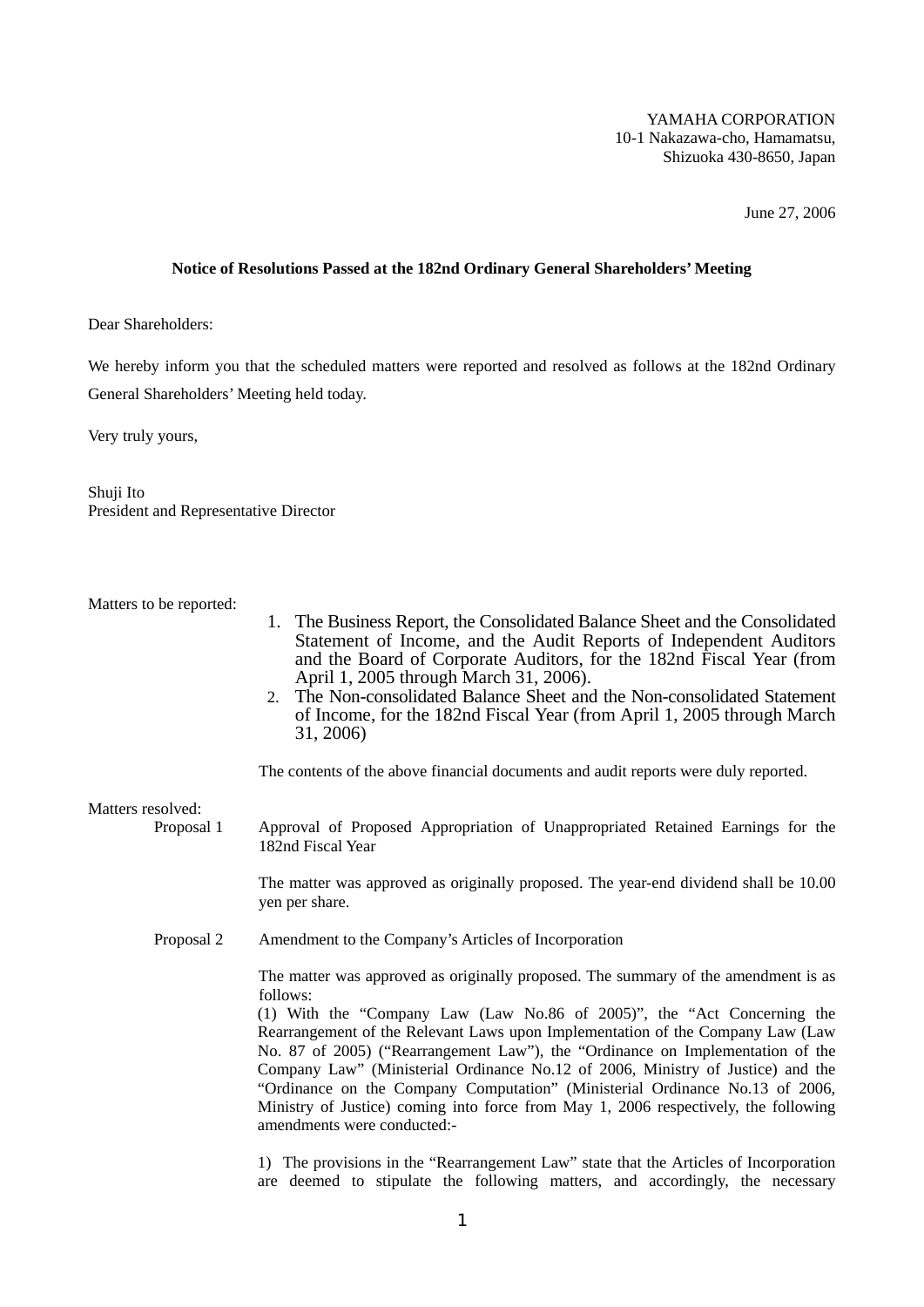amendments were conducted as follows:-

- To add a new provision on the organization/ position of the Company including a board of directors, auditors, a board of auditors and independent auditor;

To add a new provision on the issuance of shares; and

To change the name of the "transfer agent" to the "administrator of shareholders' registry", as well as to change the scope of its duties entrusted by the Company.

2) As regards fractional units of shares, we added a new provision for the purpose of clarifying the rights of shareholders of such shares.

3) As regards the exercise of voting rights by proxy, we amended the relevant provision for the purpose of clarifying the number of proxies who can attend General Meetings of Shareholders on behalf of a shareholder.

4) In response to the increase in volume of the information disclosed at General Meetings of Shareholders, and for the purposes of improving the information content and reduce the costs and expenses thereat, we added a new provision on disclosure on the Internet of the reference materials for General Meetings of Shareholders, stipulating that such disclosure is deemed to constitute the disclosure at the relevant General Meeting(s) of Shareholders.

5) Since it is allowed to pass resolutions of the Board of Directors by written means as long as auditors have no objections thereto, we added a new provision regarding resolutions of the Board of Directors by written means in case of emergency.

6) For the purposes of securing capable personnel and ensuring such personnel to fully perform their expected role, we added a new provision regarding agreements on the limited liability of outside auditors.

7) We added a new chapter on independent auditor.

8) We conducted other amendments to the provisions of the Articles of Incorporation for the purpose of maintaining its consistency with the Company Law.

(2) For the purpose of improving convenience and reducing the costs and expenses thereat, public announcements of the Company will be in principle made electronically, whilst providing alternative way(s) of making public announcements in case of accident or for any other contingency.

(3) The maximum number of directors was reduced as a result of establishment of the executive officer system.

(4) For the purposes of securing capable personnel and ensuring such personnel to fully perform their expected role, we added a new provision regarding agreements on the limited liability of outside directors.

(5) We also conducted other amendments, including deletion of unnecessary Articles, correction of wordings and change of numberings as a result of addition or removal of Articles.

### Proposal 3 Election of Eight Directors

The matter was approved as originally proposed.

 As Directors, six nominees –– Katsuhiko Kishida, Shuji Ito, Hirokazu Kato, Tsuneo Kuroe, Toru Hasegawa and Yasushi Yahata were reappointed, and other nominees — Mitsuru Umemura and Hiroo Okabe were newly appointed. These eight nominees accepted the appointment.